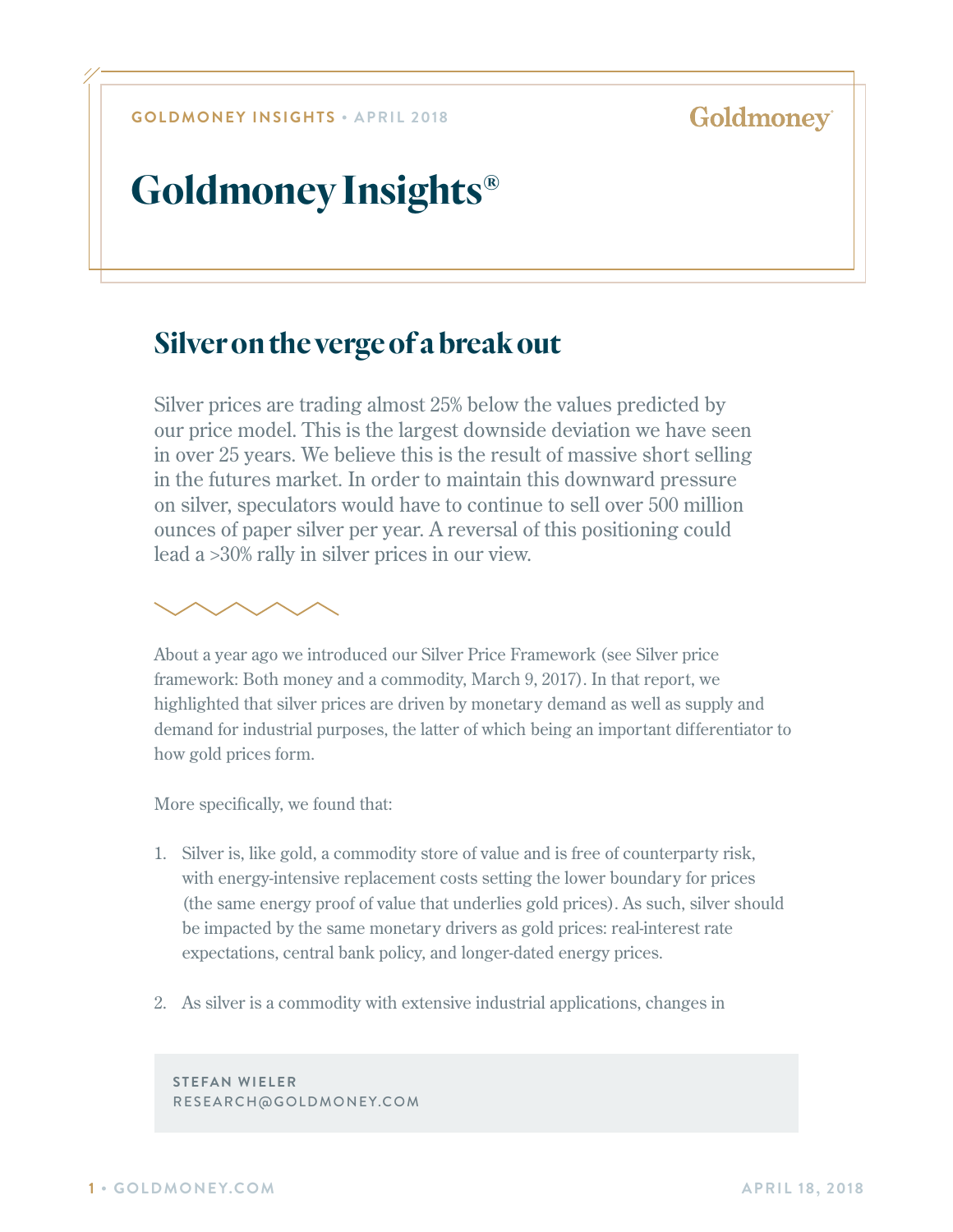industrial drivers (i.e. changes in available inventories) should impact the price of the metal.

We find that a large part of the changes in the price of silver can be explained in a regression analysis using just a few drivers: gold prices, TIPS yields, and changes in silver ETF holdings (representing the monetary demand for silver) as well as U.S. industrial production and the ISM manufacturing PMI (the industrial demand for silver). Indeed, these drivers explain close to 80% of the year-over-year changes in silver prices in a multi-variate regression analysis.

### **SILVER PRICES ARE CURRENTLY MUCH LOWER THAN THEY SHOULD BE**

Putting our proprietary silver model to use, we find that silver prices are currently severely undervalued relative to gold (see Exhibit 1). The model shows the highest upside discrepancy between predicted and actual prices over the entire modeling period, both in relative and absolute measures. In relative terms, silver prices are currently 25% below the predicted values. In absolute terms, silver prices are USD5.05/ ozt below predicted values (see Exhibit 2).





## **SPECUL ATORS HAVE PL ACED RECORD SHORT BETS ON SILVER IN THE FUTURES MARKETS**

Most trade activity in silver futures is done at the Commodity Mercantile Exchange (COMEX) in New York. Unlike other commodity futures markets, there is a level of transparency in U.S. exchanges. The Commodity Futures Trading Commission (CFTC) requires commodity exchanges to report positions on a weekly basis in the Commitments of Traders (COT) report. This data is publicly available and is published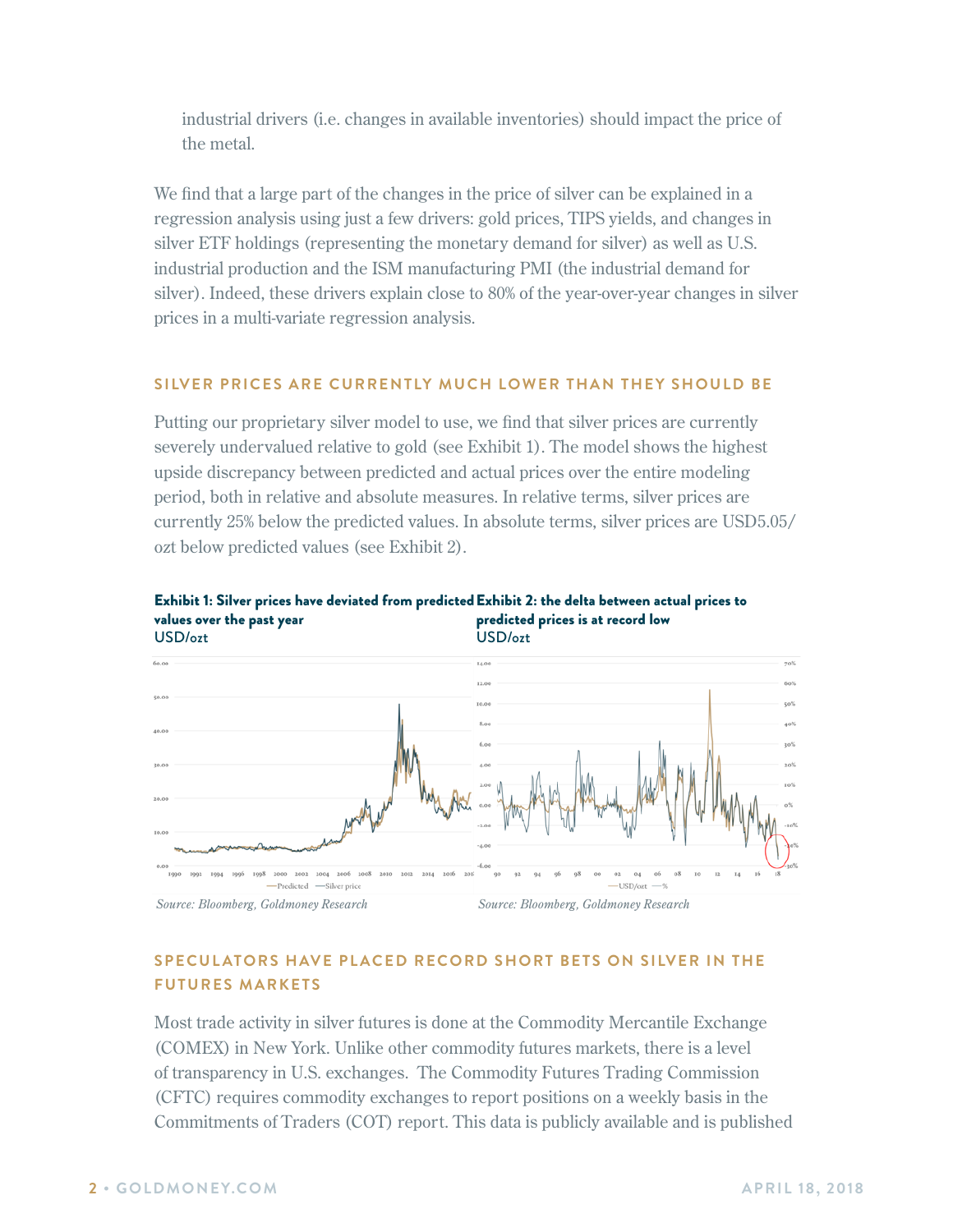each Friday containing data up to the Tuesday of the respective week. The COT data contains long and short positions for both futures and options for four different categories: 1. Producer/Merchant/Processor/User, 2. Swap Dealers, 3. Managed Money, 4. Other Reportables

**Producer/Merchant/Processor/User** are players in the physical space which use the futures market to hedge their physical positions. According to the CFTC, a "producer/merchant/processor/user" is an entity that predominantly "engages in the production, processing, packing or handling of a physical commodity and uses the futures markets to manage or hedge risks associated with those activities." However, plenty of physical players hold positions for speculative purposes as well, and the CFTC is well aware that these speculative positions might end up in this category. Unfortunately, we cannot separate the parts of those positions which are for true hedging purposes, and parts that are purely trading. This is why trading positions from merchants and producers are not accounted in net speculative positions.

The CFTC defines **Other Reportables** as "every other reportable trader that is not placed into one of the other three categories". There are many small speculators in this category, however, we can't break them out. Consequently, we do not consider these positions speculative positions.

**Swap Dealers** are, according to the CFTC, "entities that deals primarily in swaps for a commodity and uses the futures markets to manage or hedge the risk associated with those swaps transactions. The swap dealer's counterparties may be speculative traders, like hedge funds, or traditional commercial clients that are managing risk arising from their dealings in the physical commodity." In other words, these are banks that enter positions for clients. In our experience, swap dealer positions also reflect to a large extent positions of passive investors such as pension funds. While these types of investors also don't have a physical position to offset, they usually don't trade on price expectations either. Instead, passive investors tend to be in commodities for either portfolio diversification reasons or as a hedge and against commodity price spikes which would impact other assets in their portfolios. Passive investors are by nature long – only investors and they are very slow to adjust positions. Usually a passive investor has a strategic allocation to commodities which tends to remain unchanged for years. Hence, when trying to identify speculative positions, we are not including swap dealers. However, this means that positions from Hedge Funds using index products are not accounted for.

This leaves us with **Money Managers**. The CFTC defines a money manager as a "registered commodity trading advisor (CTA); a registered commodity pool operator (CPO); or an unregistered fund identified by CFTC. These traders are engaged in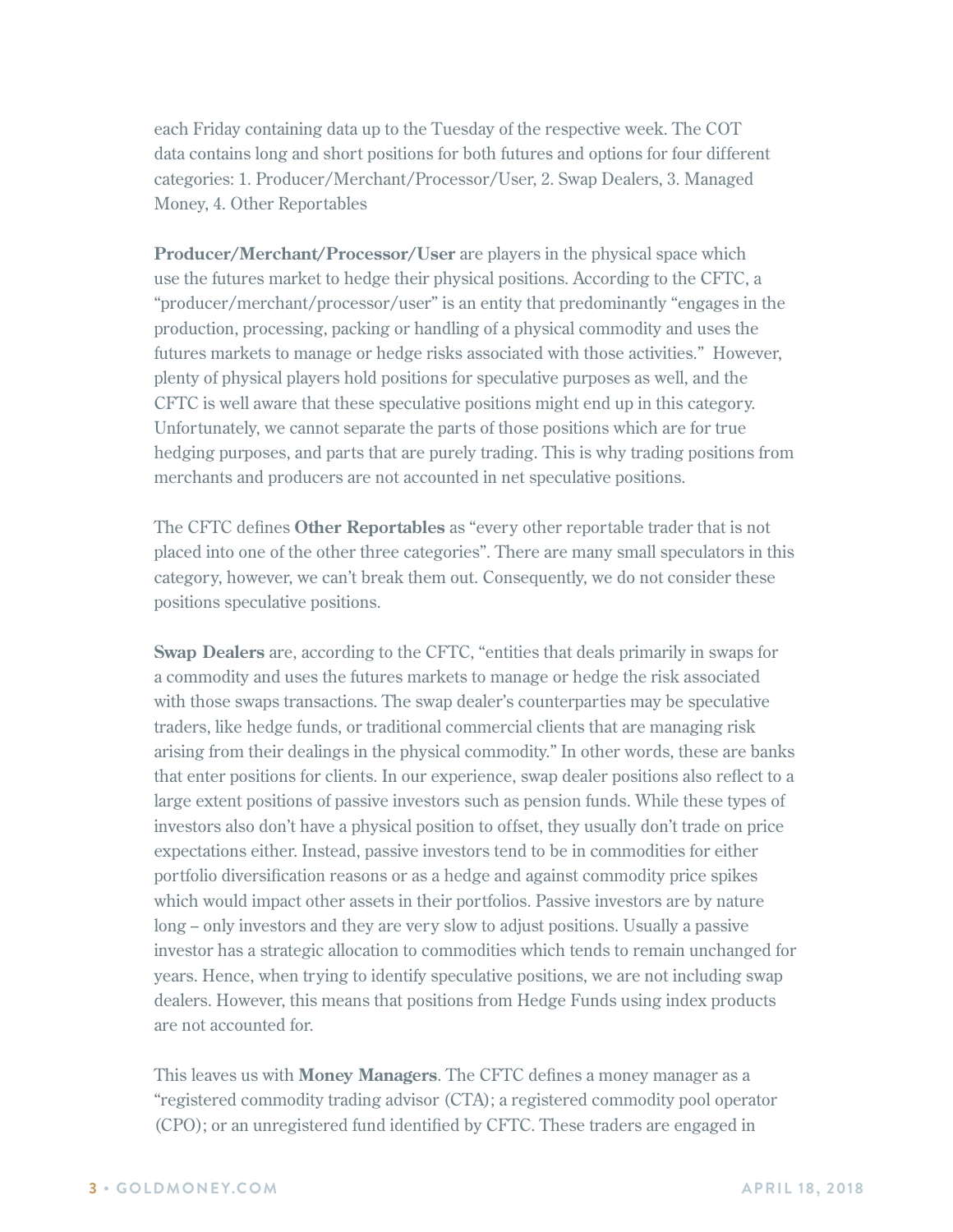managing and conducting organized futures trading on behalf of clients." In the industry, Money Manager positions are considered as "speculative" positions as they contains positions of Hedge Funds and CTAs. These players usually don't have a physical long or short position to hedge, but instead position themselves solely on their price expectations. With silver, we see that Money Manager net short positions have reached an all-time low of -200 million ounces as of last week. More importantly, the net flows show an unprecedented level of selling, with over 600 million ounces of silver sold over the last 12 months (see Exhibit 4).



Unfortunately, the CFTC started to report the data in this disaggregated form only since June 2006, limiting historical context. However, the CFTC has been reporting positioning data on silver already since March 1995. While having a much longer data history, this original data is less fragmented. There are only three categories: Commercials, non-commercials and non-reportable. We thus call the original CFTC reporting the "aggregated" data (vs the new reporting as disaggregated data). Theoretically, in the aggregated data, commercials are supposed to be producers or consumers of a commodity who entered a futures position in order to hedge the risk of a physical position, while any position of a non-hedger has no physical counterpart. This is why commercials in the aggregated data are often referred to as hedgers, while non-commercials are speculators. Net positions of non-commercials are typically referred to as net specs.

The reality is a bit more complicated. As we have outlined above, it is useful to differentiate between true speculators and passive investors. The aggregated data does not allow that, both passive and active investors are considered speculators. Further complications arise when a position can be shown in the hedging bucket or the speculative bucket, depending on how it was entered. For example, a pension fund that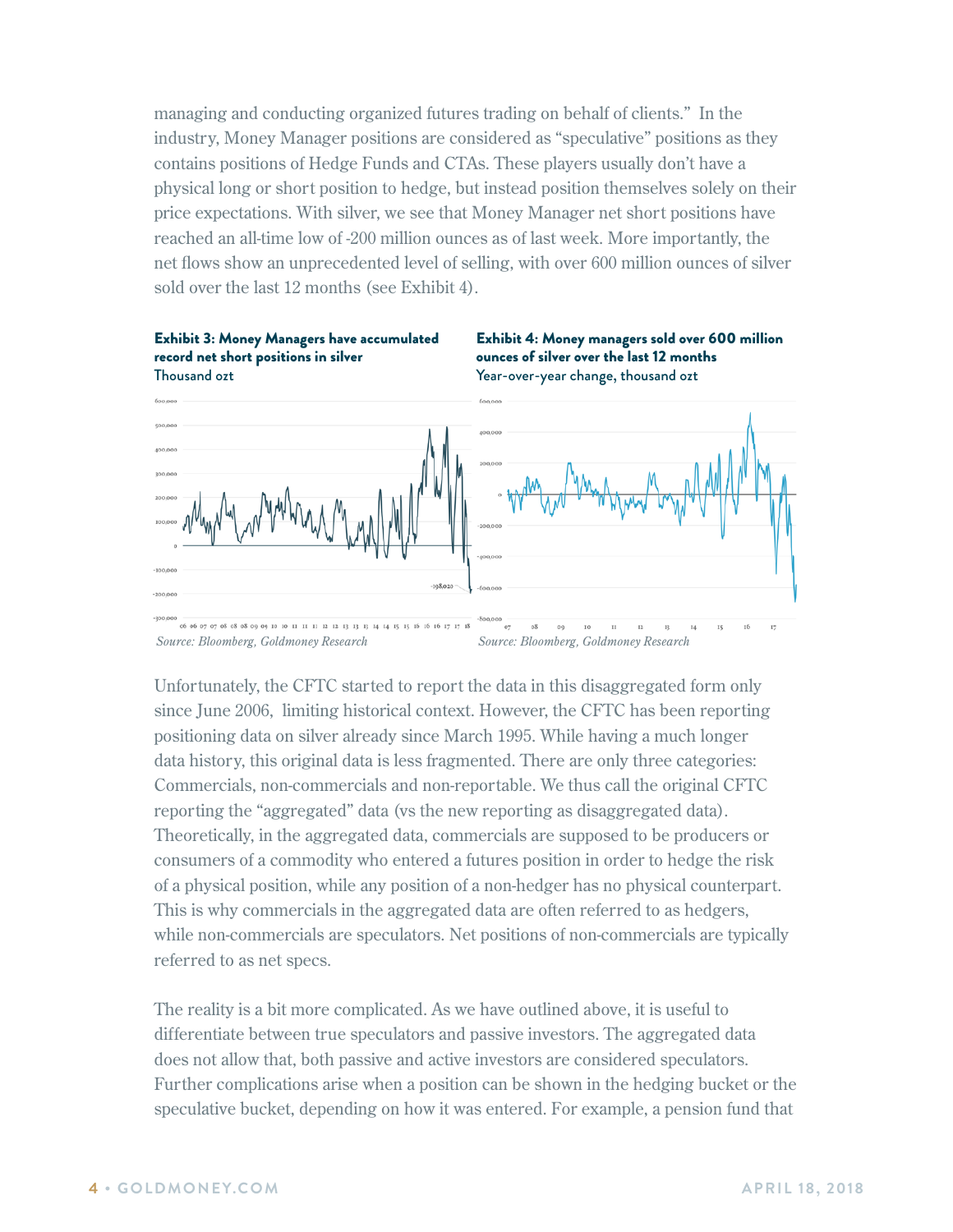wants to put on a long oil position would historically go to an investment bank which sells the fund an index swap. The pension fund itself is not long a future – it's long an index which will reflect the performance of a rolling future position. Its counterparty is not the exchange, but the bank. The bank in turn is short a synthetic rolling futures position. Hence the bank will enter a long futures position to hedge that risk. The CFTC would categorize the bank as a hedger, because it hedges that risk. But there is no physical hedging. This is important to note because over the past years, we've seen a shift by large institutional investors from investing in index products to taking futures positions directly. Hence, the same trade would now be considered speculative rather than a hedge. Ironically, the institutional investors often still deal through the same investment banks, just with a different unit. But the bank simply offers the passive investor the platform and is not taking positions in the futures market itself.

The new improved reporting method is not entirely free of the problems highlighted above either, but the issues are amplified in the aggregated data. Hence, historical levels of "speculative" positions have to be taken with a grain of salt. Importantly, the issues described above have led to a gradual increase in net speculative positions in commodities because passive investors increasingly appear in the non-hedger category. This gives the wrong appearance that speculative positions in commodities are much higher now than 10 years ago while in reality it's just an accounting phenomenon.

Consequently, a record speculative net short position in silver today reflects a much more bearish positioning by actual speculators than it did in the past, which is exactly what we are seeing now. Net specs in the aggregated data have also reached an all-time low, with 92 million ounces of net shorts (see Exhibit 5). More importantly, the change in positioning is again unprecedented. Over the past 12 months, speculators sold over 600 million ounces of silver in the futures market. This exceeds the previous record three times since the data began in 1990 (see Exhibit 6).





positions has reached extreme negative valuesv Year-over-year change, thousand ozt



 $96$   $97$   $98$   $99$   $90$   $01$   $02$   $03$   $04$   $05$   $06$   $07$   $08$   $09$ 11 12 13 14 15 16 *Source: Bloomberg, Goldmoney Research Source: Bloomberg, Goldmoney Research*

-800,000<br>96 97 98 99 00 01 02 03 04 05 06 07 08 09 10 11 12 13 14